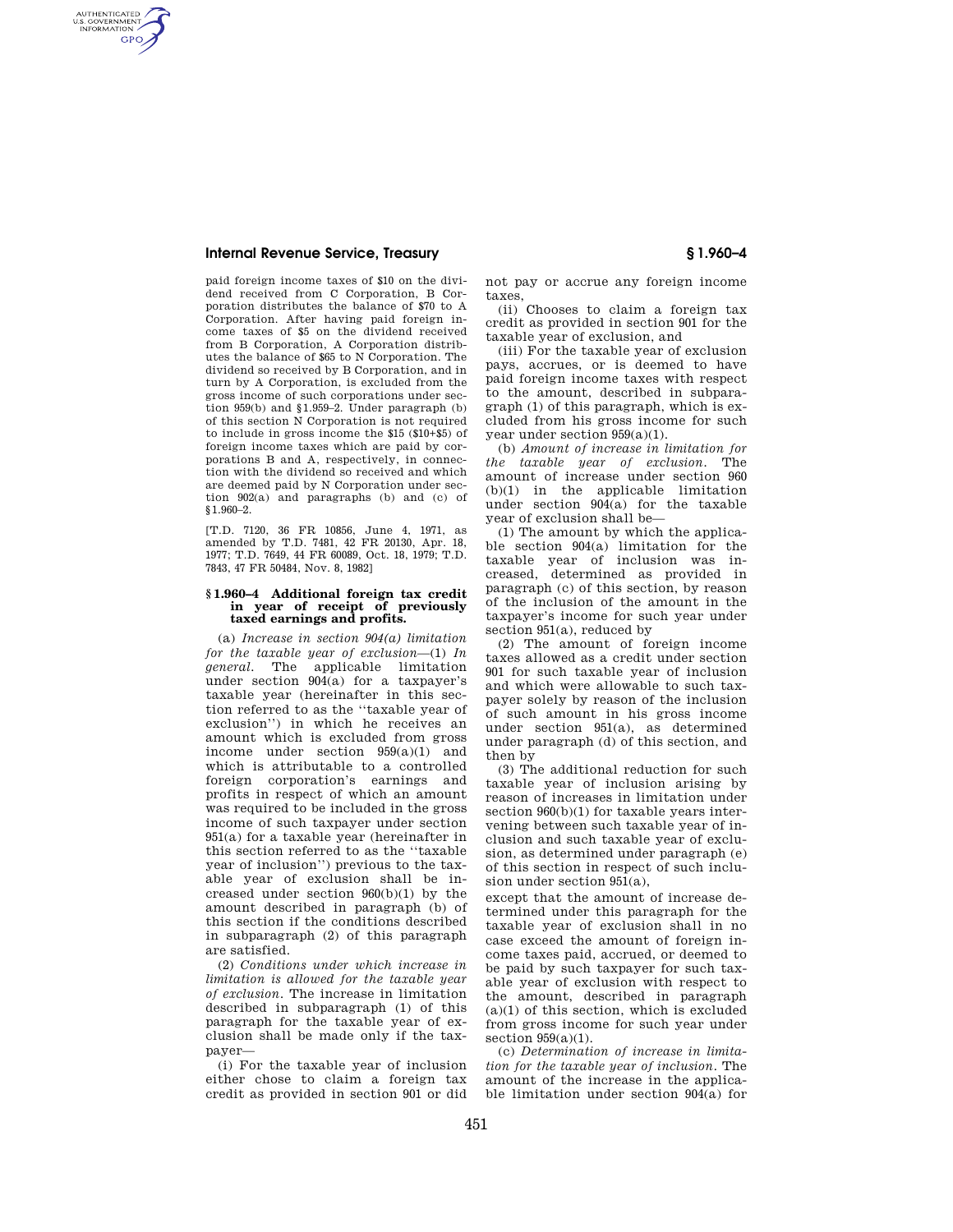the taxable year of inclusion which arises by reason of the inclusion of the amount in gross income under section 951(a) shall be the amount of the applicable limitation under section 904(a) for such year reduced by the amount which would have been the applicable limitation under section 904(a) for such year if the amount had not been included in gross income for such year under section 951(a).

(d) *Determination of foreign income taxes allowed for taxable year of inclusion by reason of section 951(a) amount.* The amount of foreign income taxes allowed as a credit under section 901 for the taxable year of inclusion which were allowable solely by reason of the inclusion of the amount in gross income for such year under section 951(a) shall be the amount of foreign income taxes allowed as a credit under section 901 for such year reduced by the amount of foreign income taxes which would have been allowed as a credit under section 901 for such year if the amount had not been included in gross income for such year under section 951(a). For purposes of this paragraph, the term ''foreign income taxes'' includes foreign income taxes paid or accrued, and foreign income taxes deemed paid under section 902, section  $904(d)$ , and section  $960(a)$ , for the taxable year of inclusion.

(e) *Additional reduction for the taxable year of inclusion arising by reason of increases in limitation for intervening years.*  The amount of increase in the applicable limitation under section  $904(a)$  for the taxable year of inclusion shall also be reduced, after first deducting the foreign income taxes described in paragraph  $(b)(2)$  of this section, by any increases in limitation which arise under section  $960(b)(1)$ —by reason of any earlier exclusions under section 959(a)(1) in respect of the same inclusion under section 951(a) for such taxable year of inclusion—for the first, second, third, fourth, etc., succeeding taxable years of exclusion, in that order, which follow such taxable year of inclusion and precede the taxable year of exclusion in respect of which the increase in limitation under section 960(b)(1) and paragraph (b) of this section is being determined. The amount of any increase in limitation which arises under section

# **§ 1.960–4 26 CFR Ch. I (4–1–10 Edition)**

 $960(b)(1)$  for any such succeeding taxable year of exclusion shall be the amount of foreign income taxes allowed as a credit under section 901 for each such taxable year reduced by the amount of foreign income taxes which would have been allowed as a credit under section 901 for each such year if the limitation for each such year were not increased under section 960(b)(1). For any such succeeding taxable year of exclusion for which the taxpayer does not choose to claim a foreign tax credit as provided in section 901, the same increase in limitation under section 960(b)(1) shall be treated as having been made, for purposes of this paragraph, which would have been made for such taxable year if the taxpayer had chosen to claim the foreign tax credit for such year.

(f) *Illustrations.* The application of this section may be illustrated by the following examples:

*Example 1.* Domestic corporation N owns all of the one class of stock of controlled foreign corporation A. Corporation A, after paying foreign income taxes of \$30, has earnings and profits for 1978 of \$70, all of which are attributable to an amount required under section 951(a) to be included in N Corporation's gross income for 1978. Both corporations use the calendar year as the taxable year. For 1979 and 1980, A Corporation has no earnings and profits attributable to an amount required to be included in N Corporation's gross income under section 951(a); for each such year it makes a distribution of \$35 (from its earnings and profits for 1978) from which a foreign income tax of \$6 is withheld. For each of 1978, 1979, and 1980, N Corporation derives taxable income of \$50 from sources within the United States and claims a foreign tax credit under section 901, determined by applying the overall limitation under section 904(a)(2).

The United States tax payable by N Corporation is determined as follows, assuming a corporate tax rate of 48 percent: 1978

Taxable income of N Corporation:

|                           | \$50.00 |
|---------------------------|---------|
| Sources without the U.S.: |         |
| Amount required to be in- |         |
| cluded in N Corporation's |         |
|                           |         |
| \$70.00                   |         |
| gross income under sec-   |         |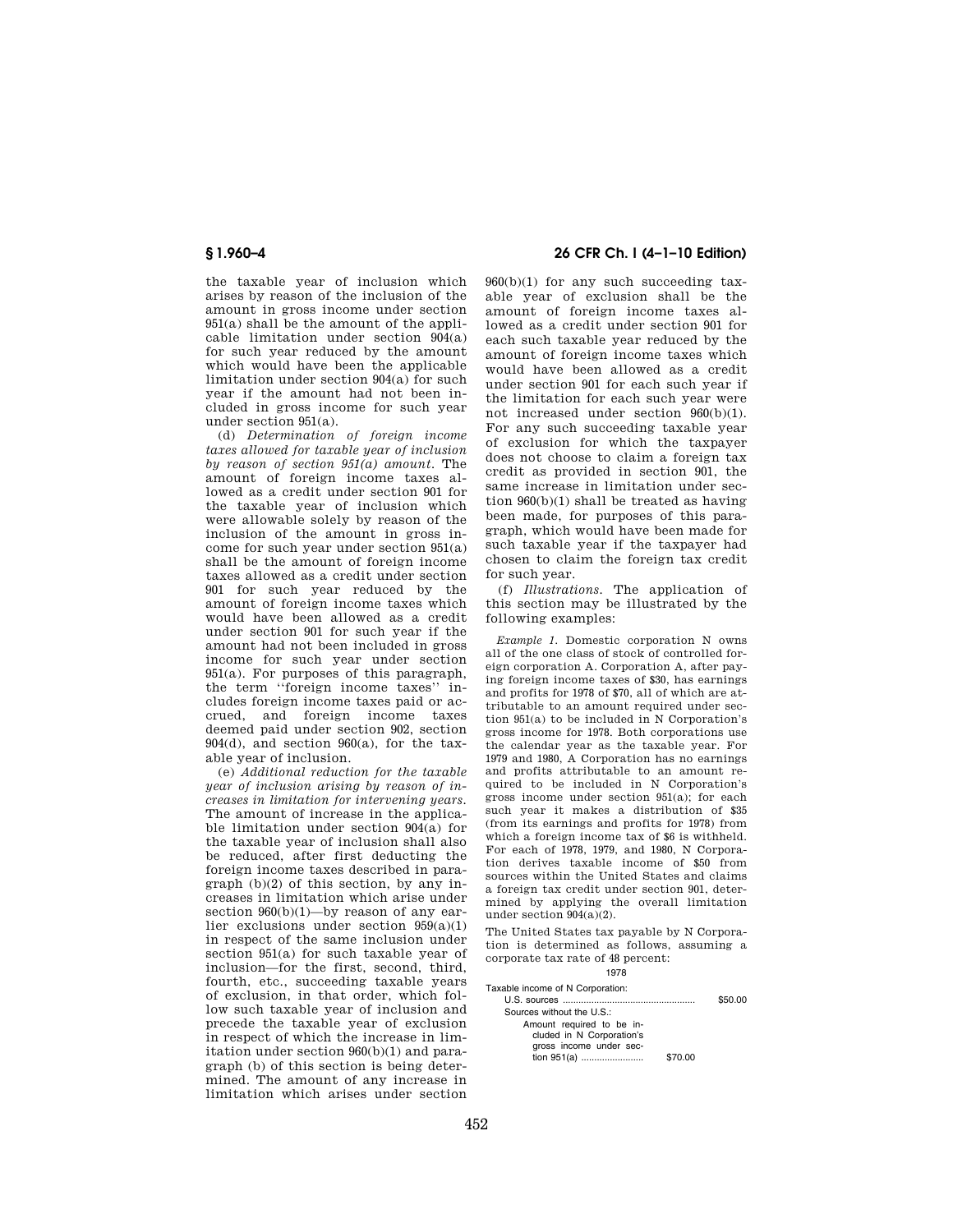## **Internal Revenue Service, Treasury § 1.960–4**

| 1978                                                                                                   |       |        |
|--------------------------------------------------------------------------------------------------------|-------|--------|
| Foreign income taxes<br>deemed paid by N Cor-<br>poration under section<br>$960(a)(1)$ and included in |       |        |
| N Corporation's gross in-<br>come under section 78                                                     |       |        |
| (\$30×\$70/\$70)                                                                                       | 30.00 | 100.00 |
|                                                                                                        |       | 150.00 |
| U.S. tax payable for 1978:                                                                             |       |        |
| U.S. tax before credit (\$150×0.48)                                                                    |       | 72.00  |
| Credit: Foreign income taxes of \$30, but not                                                          |       |        |
| to exceed overall limitation of \$48 for 1978                                                          |       | 30.00  |
|                                                                                                        |       | 42.00  |
| 1979                                                                                                   |       |        |

| Taxable income of N Corporation, consisting of     |         | \$50.00  |
|----------------------------------------------------|---------|----------|
| U.S. tax before credit (\$50×0.48)                 | 24.00   |          |
| Section 904(a)(2) overall limitation for 1979:     |         |          |
| Limitation for 1979 before increase under          |         |          |
| section 960(b)(1) (\$24×\$0/\$50)                  |         | $\Omega$ |
| Plus: Increase in overall limita-                  |         |          |
| tion for 1979 under section                        |         |          |
| $960(b)(1)$ :                                      |         |          |
| Amount by which 1978 over-                         |         |          |
| limitation<br>all<br>was<br>in-                    |         |          |
| creased by reason of in-                           |         |          |
| clusion in N Corporation's                         |         |          |
| gross income under sec-                            |         |          |
| tion 951(a) for 1978                               |         |          |
| $($48 - [($50 \times 0.48) \times $0/$             |         |          |
| \$50])                                             | \$48.00 |          |
| Less: Foreign income taxes                         |         |          |
| allowed as a credit for                            |         |          |
| 1978 which were allow-                             |         |          |
| able solely by reason of                           |         |          |
| such section 951(a) inclu-                         |         |          |
| sion (\$30 - \$0)                                  | 30.00   |          |
|                                                    |         |          |
| Balance                                            | 18.00   |          |
| But: Such balance not to ex-                       |         |          |
| ceed foreign income taxes                          |         |          |
| paid by N Corporation for                          |         |          |
| 1979 with respect to \$35                          |         |          |
| distribution<br>excluded                           |         |          |
| under section 959(a)(1)                            |         |          |
| (\$6 tax withheld)                                 | 6.00    | 6.00     |
|                                                    |         | 6.00     |
|                                                    |         |          |
| U.S. tax payable for 1979:                         |         |          |
| U.S. tax before credit (\$50×0.48)                 |         | 24.00    |
| Credit: Foreign income taxes of \$6, but not       |         |          |
| to exceed overall limitation of \$6 for 1966       |         | 6.00     |
|                                                    |         | 18.00    |
|                                                    |         |          |
| 1980                                               |         |          |
| Taxable income of N Corporation, consisting of in- |         |          |
|                                                    |         | \$50.00  |
|                                                    |         | 24.00    |
|                                                    |         |          |
| Section 904(a)(2) overall limitation for 1980:     |         |          |
| Limitation for 1980 before increase under sec-     |         |          |
|                                                    |         | 0        |
|                                                    |         |          |

|                            | 1980                                                                      |         |        |
|----------------------------|---------------------------------------------------------------------------|---------|--------|
|                            | Plus: Increase in overall limitation for<br>1980 under section 960(b)(1): |         |        |
|                            | Amount by which 1978 overall                                              |         |        |
|                            | limitation was increased by                                               |         |        |
|                            | reason of inclusion in N Cor-                                             |         |        |
|                            | poration's gross income under                                             |         |        |
| section                    | 951(a) for 1978                                                           |         |        |
|                            | $($48 - [($50 \times 0.48) \times $0$/$50])$                              | \$48.00 |        |
|                            | Less: Foreign income taxes al-                                            |         |        |
|                            | lowed as a credit for 1978                                                |         |        |
|                            | which were allowable solely by                                            |         |        |
|                            | reason of such section 951(a)                                             |         |        |
|                            | inclusion (\$30 - \$0)                                                    | 30.00   |        |
|                            | Tentative balance                                                         | 18.00   |        |
|                            | Less: Increase in overall limita-                                         |         |        |
|                            | tion under section $960(b)(1)$ for                                        |         |        |
|                            | 1979 by reason of such section                                            |         |        |
|                            | 951(a) inclusion                                                          | \$6.00  |        |
|                            |                                                                           | 12.00   |        |
|                            | But: Such balance not to exceed for-                                      |         |        |
|                            | eign income taxes paid by N Cor-                                          |         |        |
|                            | poration for 1980 with respect to                                         |         |        |
|                            | \$35 distribution excluded under                                          |         |        |
|                            | section 959(a)(1) (\$6 tax withheld)                                      | 6.00    | \$6.00 |
|                            |                                                                           |         | 6.00   |
|                            |                                                                           |         |        |
| U.S. tax payable for 1980: | U.S. tax before credit (\$50×0.48)                                        |         | 24.00  |
|                            | Credit: Foreign income taxes of \$6, but not to                           |         |        |
|                            | exceed overall limitation of \$6 for 1967                                 |         | 6.00   |
|                            |                                                                           |         |        |
|                            |                                                                           |         | 18.00  |

*Example 2.* The facts for 1978, 1979, and 1980, are the same as in example 1, except that in 1977, to which the section  $904(a)(2)$  overall limitation applies, N Corporation pays \$18 of foreign income taxes in excess of the overall limitation and that such excess is not absorbed as a carryback to 1975 or 1976 under section 904(c). Therefore, there is no increase under section 960(b)(1) in the overall limitation for 1979 or 1980 since the amount (\$48) by which the 1978 overall limitation was increased by reason of the inclusion in N Corporation's gross income for 1978 under section 951(a), less the foreign income taxes (\$48) allowed as a credit which were allowable solely by reason of such inclusion, is zero. The foreign income taxes so allowed as a credit for 1978 which were allowable solely by reason of such section 951(a) inclusion consist of the \$30 of foreign income taxes deemed paid for 1978 under section 960(a)(1) and the \$18 of foreign income taxes for 1977 carried over and deemed paid for 1978 under section 904(c).

*Example 3.* (a) Domestic corporation N owns all the one class of stock of controlled foreign corporation A, which in turn owns all the one class of stock of controlled foreign corporation B. All corporations use the calendar years as the taxable year. Corporation B, after paying foreign income taxes of \$30, has earnings and profits for 1978 of \$70, all of which is attributable to an amount required under section 951(a) to be included in N Corporation's gross income for 1978, and \$35 of